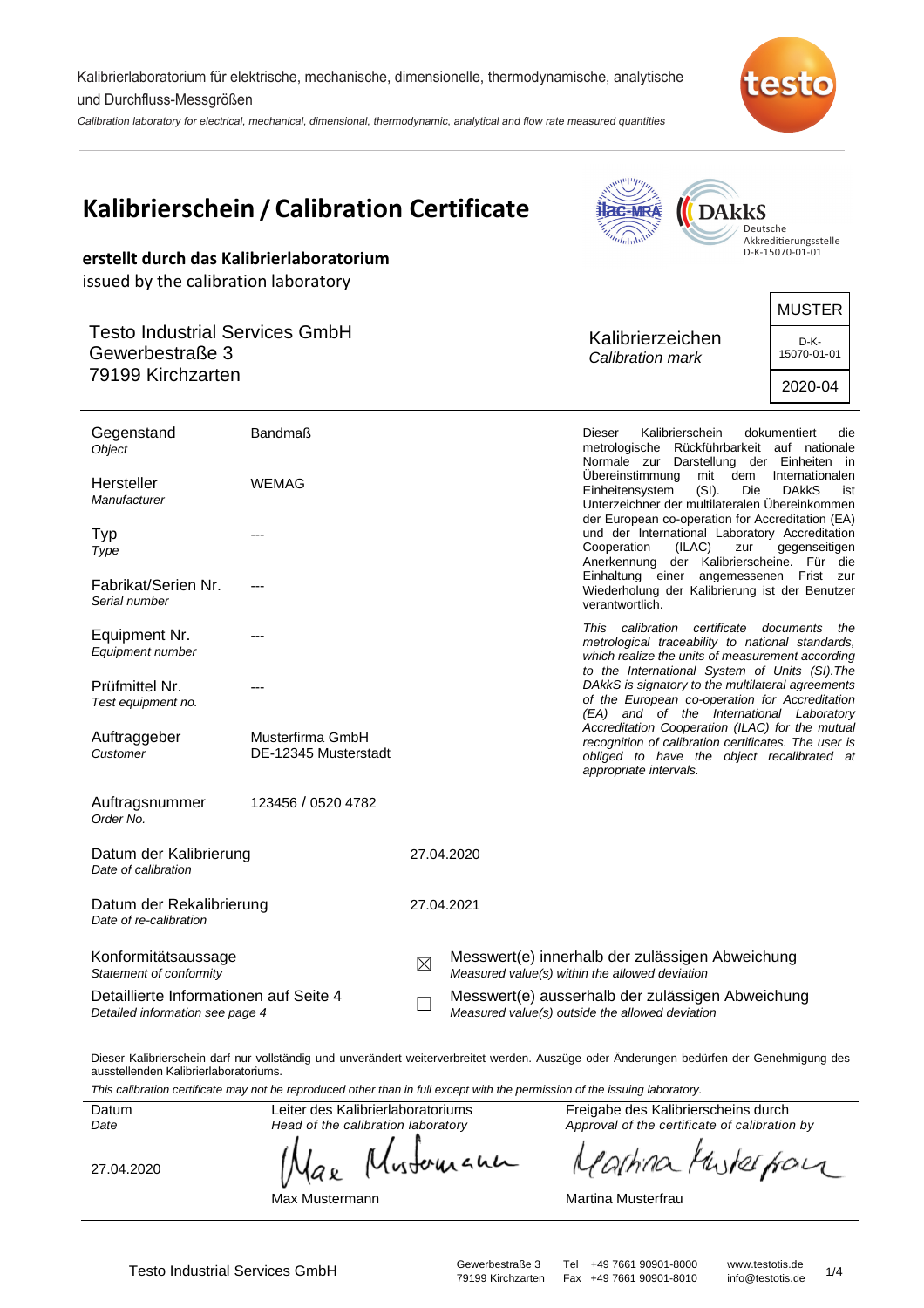MUSTER

D-K-15070-01-01

2020-04

# Kalibrierschein vom calibration certificate dated 27.04.2020

# **Kalibriergegenstand** Calibration object

| Gegenstand<br>Object           | <b>Bandmaß</b>             |
|--------------------------------|----------------------------|
| Messbereich<br>Measuring range | 3000 mm                    |
| Genauigkeit<br>Accuracy        | Klasse II                  |
| Norm<br>Standard               | 2014/32/EU (Anhang MI-008) |
| Inventar Nr.<br>Inventory no.  |                            |
| Standort<br>Location           |                            |
|                                |                            |

# **Kalibrierverfahren** Calibration procedure

Die Kalibrierung erfolgt nach Kalibrieranweisung 4\_VB\_00237\_DE – in Abstimmung nach EU-Richtlinie 2014/32/EU, Anhang MI-008. Falls nicht anders vorgegeben, ist die obere Strichskala in horizontaler Lage kalibriert worden. The calibration takes place according to calibration instruction 4\_VB\_00237\_DE – in co-ordination according to EU-guideline 2014/32/EU, appendix MI-008. Unless otherwise specified, the upper graduated scale has been calibrated in a horizontal position.

#### **Umgebungsbedingungen** Ambient conditions

Temperatur Temperature (19...21)<sup>°</sup>C **Feuchte** Humidity (20...60)% rF % RH

#### **Messeinrichtungen** Measuring equipment

| Referenz                                                    | Rückführung         | Rekal.    | Zertifikat-Nr. | Ea.-Nr.    |
|-------------------------------------------------------------|---------------------|-----------|----------------|------------|
| Reference                                                   | raceability         | Next cal. | ertificate-no. | $Eq. -no.$ |
| <b>Bandmaßprüfgerät</b> Test instrument for measuring tapes | 15131-01-00 2017-04 | 2020-04   | 2297586        | 10113402   |

Referenzzertifikate sind auf www.primasonline.com abrufbar Reference certificates are available at www.primasonline.com

#### **Vorbereitende Prüfungen und Tätigkeiten** Preparing examinations and activities

| Sichtprüfung      |  |
|-------------------|--|
| Visual inspection |  |
|                   |  |

In Ordnung In order ---

Funktionsprüfung Functional check

--- In Ordnung In order

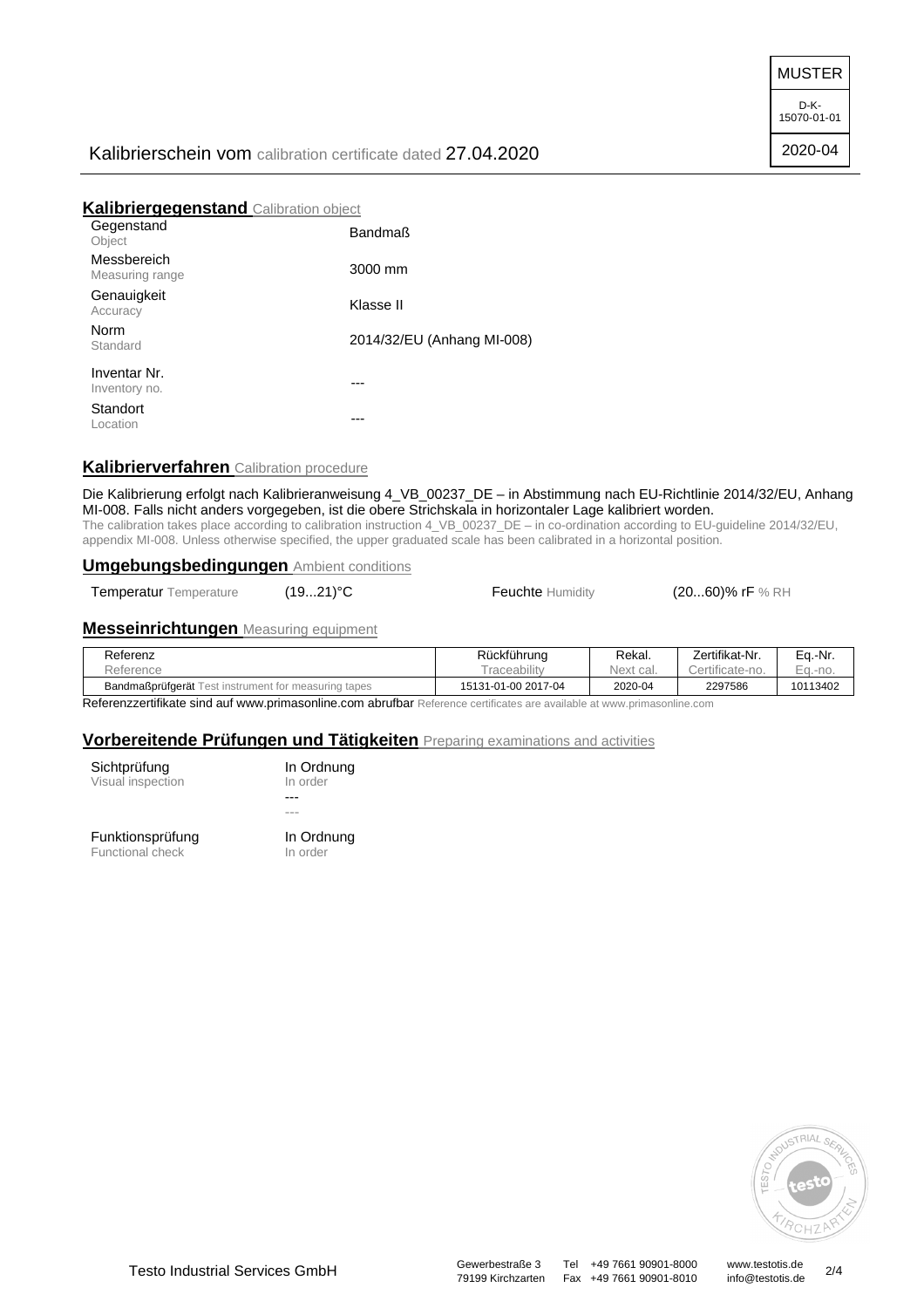MUSTER

D-K-15070-01-01

2020-04

# Kalibrierschein vom calibration certificate dated 27.04.2020

# **Messergebnisse** Measuring results

|                                                                          | Ermittelte max.<br>Messabweichung<br>Determined max. meas-<br>urement deviation<br>μm | Zulässige<br>Abweichung<br>Allowed deviation<br>μm                           | Messunsicherheit<br>$(k=2)$<br>Measuring uncertainty<br>$(k=2)$<br>μm | <b>Bewertung</b><br>Confirmation |
|--------------------------------------------------------------------------|---------------------------------------------------------------------------------------|------------------------------------------------------------------------------|-----------------------------------------------------------------------|----------------------------------|
| Messabweichung yi/<br>Fehlergrenze G<br>Deviation $y_i$ / Error margin G | 423,0                                                                                 | 900,0                                                                        | 110,0                                                                 | pass                             |
|                                                                          | Bezugswert<br>Reference value                                                         | Messwert Kalibrierge-<br>genstand<br>Measuring value calibra-<br>tion object | Abweichung<br>Deviation                                               |                                  |
|                                                                          | μm                                                                                    | μm                                                                           | μm                                                                    |                                  |
|                                                                          | 0.0000                                                                                | 0.0000                                                                       | 0.0                                                                   |                                  |
|                                                                          | 100,0000                                                                              | 99,8805                                                                      | 119,5                                                                 |                                  |
|                                                                          | 200,0000                                                                              | 199,9570                                                                     | 43,0                                                                  |                                  |
|                                                                          | 300,0000                                                                              | 299,8915                                                                     | 108,5                                                                 |                                  |
|                                                                          | 400,0000                                                                              | 399,8045                                                                     | 195,5                                                                 |                                  |
|                                                                          | 500,0000                                                                              | 499,8425                                                                     | 157,5                                                                 |                                  |
|                                                                          | 600,0000                                                                              | 599,9290                                                                     | 71,0                                                                  |                                  |
|                                                                          | 700,0000                                                                              | 699,9185                                                                     | 81,5                                                                  |                                  |
|                                                                          | 800,0000                                                                              | 799,8710                                                                     | 129,0                                                                 |                                  |
|                                                                          | 900,0000                                                                              | 899,9370                                                                     | 63,0                                                                  |                                  |
|                                                                          | 1000,0000                                                                             | 999,9650                                                                     | 35,0                                                                  |                                  |
|                                                                          | 1100,0000                                                                             | 1099,8845                                                                    | 115,5                                                                 |                                  |
|                                                                          | 1200,0000                                                                             | 1199,8915                                                                    | 108,5                                                                 |                                  |
|                                                                          | 1300,0000                                                                             | 1299,9955                                                                    | 4,5                                                                   |                                  |
| Messabweichung yi                                                        | 1400,0000                                                                             | 1400,0050                                                                    | $-5,0$                                                                |                                  |
|                                                                          | 1500,0000                                                                             | 1500,0110                                                                    | $-11,0$                                                               |                                  |
| Deviation $v_i$                                                          | 1600,0000                                                                             | 1600,0540                                                                    | $-54,0$                                                               |                                  |
|                                                                          | 1700,0000                                                                             | 1700,0150                                                                    | $-15,0$                                                               |                                  |
|                                                                          | 1800,0000                                                                             | 1800,0575                                                                    | $-57,5$                                                               |                                  |
|                                                                          | 1900,0000                                                                             | 1900,1865                                                                    | $-186,5$                                                              |                                  |
|                                                                          | 2000,0000                                                                             | 2000,1750                                                                    | $-175,0$                                                              |                                  |
|                                                                          | 2100,0000                                                                             | 2100,0675                                                                    | $-67.5$                                                               |                                  |
|                                                                          | 2200,0000                                                                             | 2200,1370                                                                    | $-137,0$                                                              |                                  |
|                                                                          | 2300,0000<br>2300,1670                                                                |                                                                              | $-167,0$<br>$-128.0$                                                  |                                  |
|                                                                          |                                                                                       | 2400.0000<br>2400,1280                                                       |                                                                       |                                  |
|                                                                          | 2500,0000                                                                             | 2500,1430                                                                    | $-143,0$                                                              |                                  |
|                                                                          | 2600,0000                                                                             | 2600,2160                                                                    | $-216,0$                                                              |                                  |
|                                                                          | 2700,0000                                                                             | 2700,2210                                                                    | $-221,0$                                                              |                                  |
|                                                                          | 2800,0000                                                                             | 2800,2275                                                                    | $-227,5$                                                              |                                  |
|                                                                          | 2900,0000                                                                             | 2900,2005                                                                    | $-200,5$                                                              |                                  |
|                                                                          | 3000,0000                                                                             | 3000,0895                                                                    | $-89,5$                                                               |                                  |